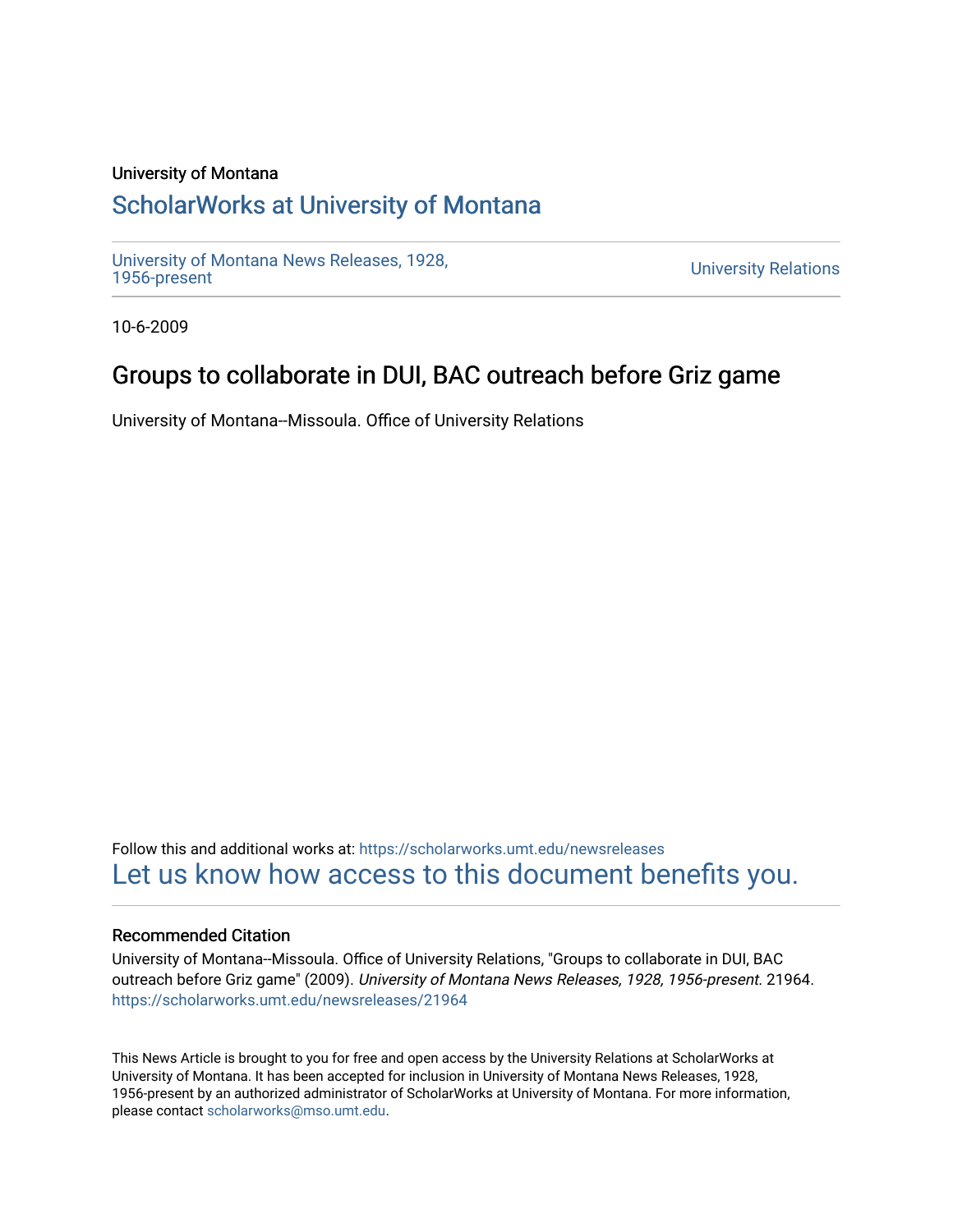

UNIVERSITY RELATIONS • MISSOULA. MT 59812 • 406.243.2522 • FAX: 406.243.4520

### <u>NEWS RELEASE</u>

Oct. 6, 2009

Contact: Lt. Shawn Paul, Missoula Police Department, 406-552-6317, spaul@ci.missoula.mt.us. **GROUPS TO COLLABORATE ON DUI, BAC OUTREACH BEFORE GRIZ GAME MISSOULA —**

The Missoula Police Department will partner with the Missoula County DUI Task Force and The University of Montana Drug and Alcohol Advisory Committee in a public outreach campaign to educate people about blood alcohol concentration levels and DUI laws from 11 a.m. to 1 p.m. Saturday, Oct. 17, before the Grizzlies home football game against Eastern Washington University.

Two Missoula police officers and peer educators from UM's Curry Health Center will be at a table in the Grizzly Scholarship Association tailgate area to talk with people about their personal BACs and offer voluntary breath tests. The event will inform people of their BACs before the game so they can compare how they feel to the legal limit for driving of .08. Personalized BAC reference cards and other educational materials also will be available.

The educational event is part of the Missoula Police Department's Comprehensive Alcohol Plan and a demonstration of the teamwork between UM. the Missoula County DUI Task Force and the Missoula Police Department.

For more information, call Lt. Shawn Paul of the Missoula Police Department at 406 552-6317 or e-mail [spaul@ci.missoula.mt.us](mailto:spaul@ci.missoula.mt.us).